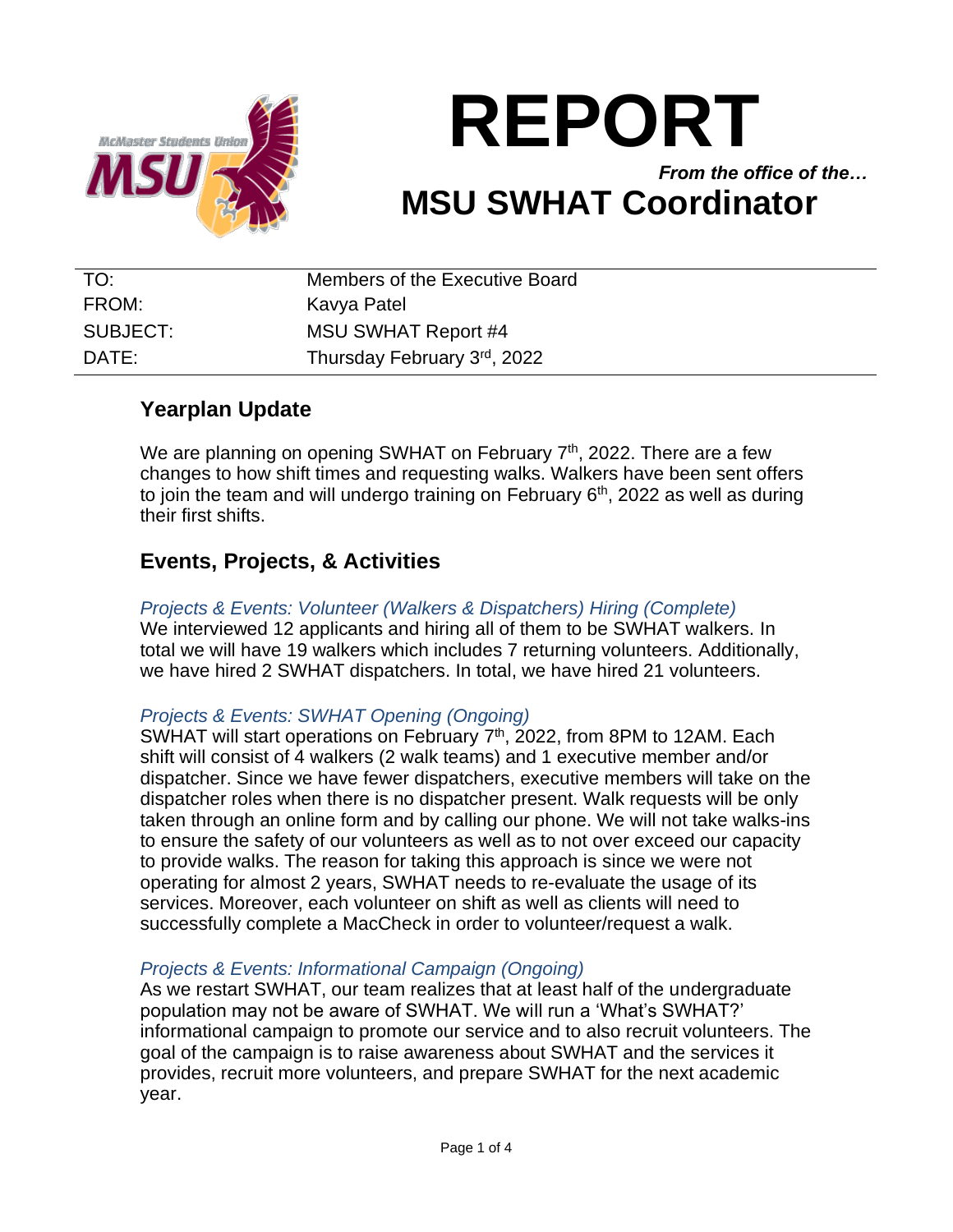# **Outreach & Promotions**

#### *Summary*

To increase promotion and awareness of our service, we will be running an informational campaign and are engaging with followers.

#### *Promotional Materials*

We are currently in the process of creating graphics for our informational campaign 'What's SWHAT?' with MSU Underground.

#### *Social Media Engagement since the Previous Report* Instagram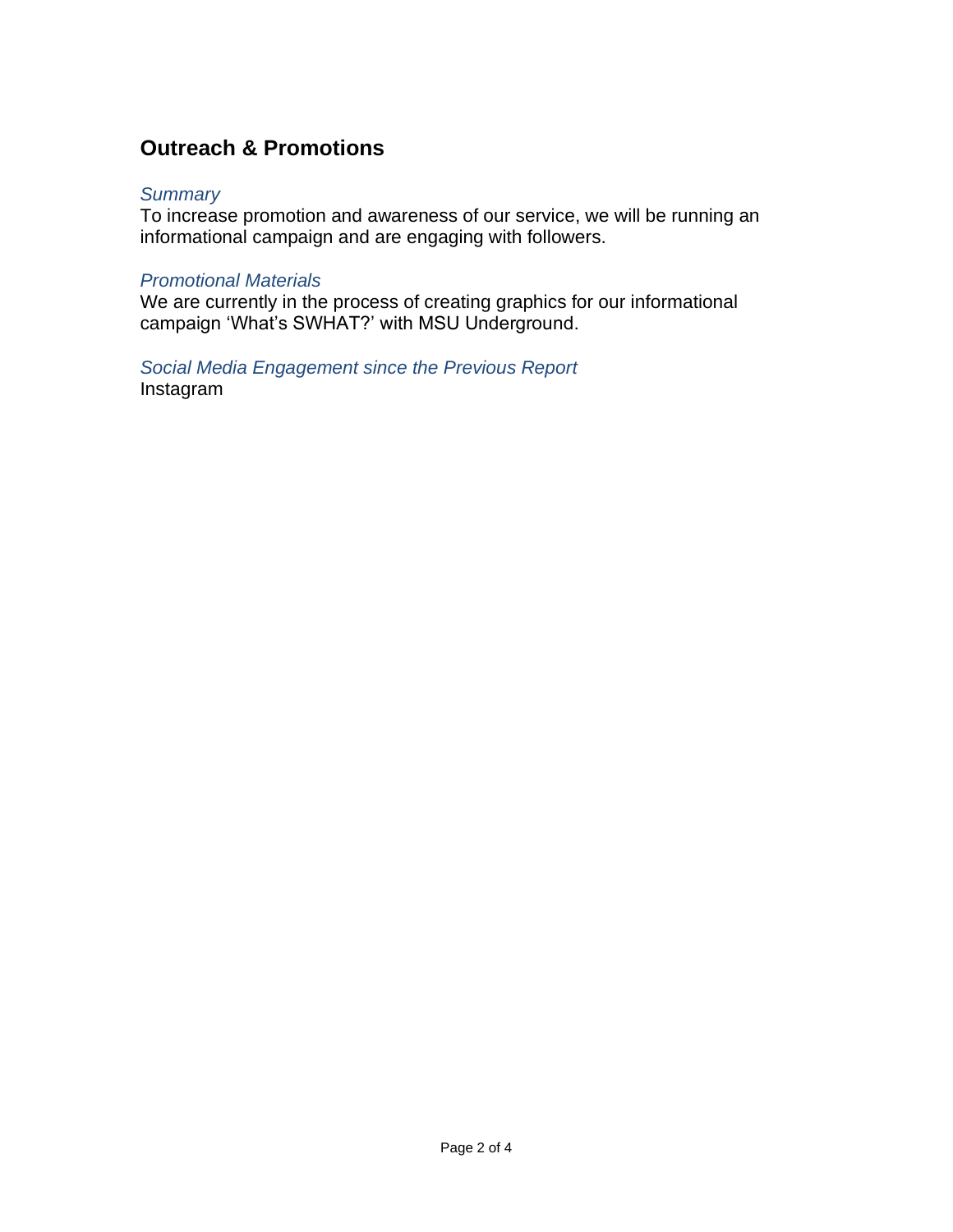|                                                   | <b>Followers</b>                                        | ⊕                | $\checkmark$<br>Engagement                                                                                                                       |
|---------------------------------------------------|---------------------------------------------------------|------------------|--------------------------------------------------------------------------------------------------------------------------------------------------|
| Custom $\sim$                                     |                                                         | Dec 3 - Feb 1    | Custom $\sim$<br>Dec 3 - Feb 1                                                                                                                   |
| 1,061<br><b>Followers</b><br>+24.8% vs Dec 2      |                                                         |                  | Messaging-related insights, such as shares and replies, may<br>be lower than expected due to privacy rules in some regions.<br><b>Learn More</b> |
|                                                   |                                                         |                  | 11<br><b>Accounts engaged</b><br>-90.6% vs Oct 3 - Dec 2                                                                                         |
| Growth                                            |                                                         |                  |                                                                                                                                                  |
| • Overall<br>· Follows<br>• Unfollows             |                                                         | 211<br>251<br>40 | Engaged audience <sup>1</sup>                                                                                                                    |
| 150                                               |                                                         |                  | Audience demographics are not available for custom time<br><u>Զ</u><br>periods.                                                                  |
| 100<br>50                                         |                                                         |                  | <b>Followers and non-followers</b><br>Based on accounts engaged                                                                                  |
| $\circ$<br>$-50$<br>Dec 3                         | Jan 1                                                   | Jan 31           | 9<br>2<br>· Non-followers<br>Followers ·                                                                                                         |
| く                                                 | Reach                                                   |                  |                                                                                                                                                  |
| Custom $\sim$                                     |                                                         | Dec 3 - Feb 1    |                                                                                                                                                  |
|                                                   | 826<br><b>Accounts reached</b>                          |                  |                                                                                                                                                  |
| Reached audience <sup>1</sup><br>ల్లి<br>periods. | Audience demographics are not available for custom time |                  |                                                                                                                                                  |
| Followers and non-followers<br>Based on reach     |                                                         |                  |                                                                                                                                                  |
| 338<br>Followers $\bullet$                        | 488<br>· Non-followers                                  |                  |                                                                                                                                                  |
| Content reach ①                                   |                                                         |                  |                                                                                                                                                  |
| Posts                                             |                                                         | 686              |                                                                                                                                                  |
| Stories<br>−                                      |                                                         | 328              |                                                                                                                                                  |
| г                                                 | · Followers<br>· Non-Followers                          |                  |                                                                                                                                                  |

Facebook